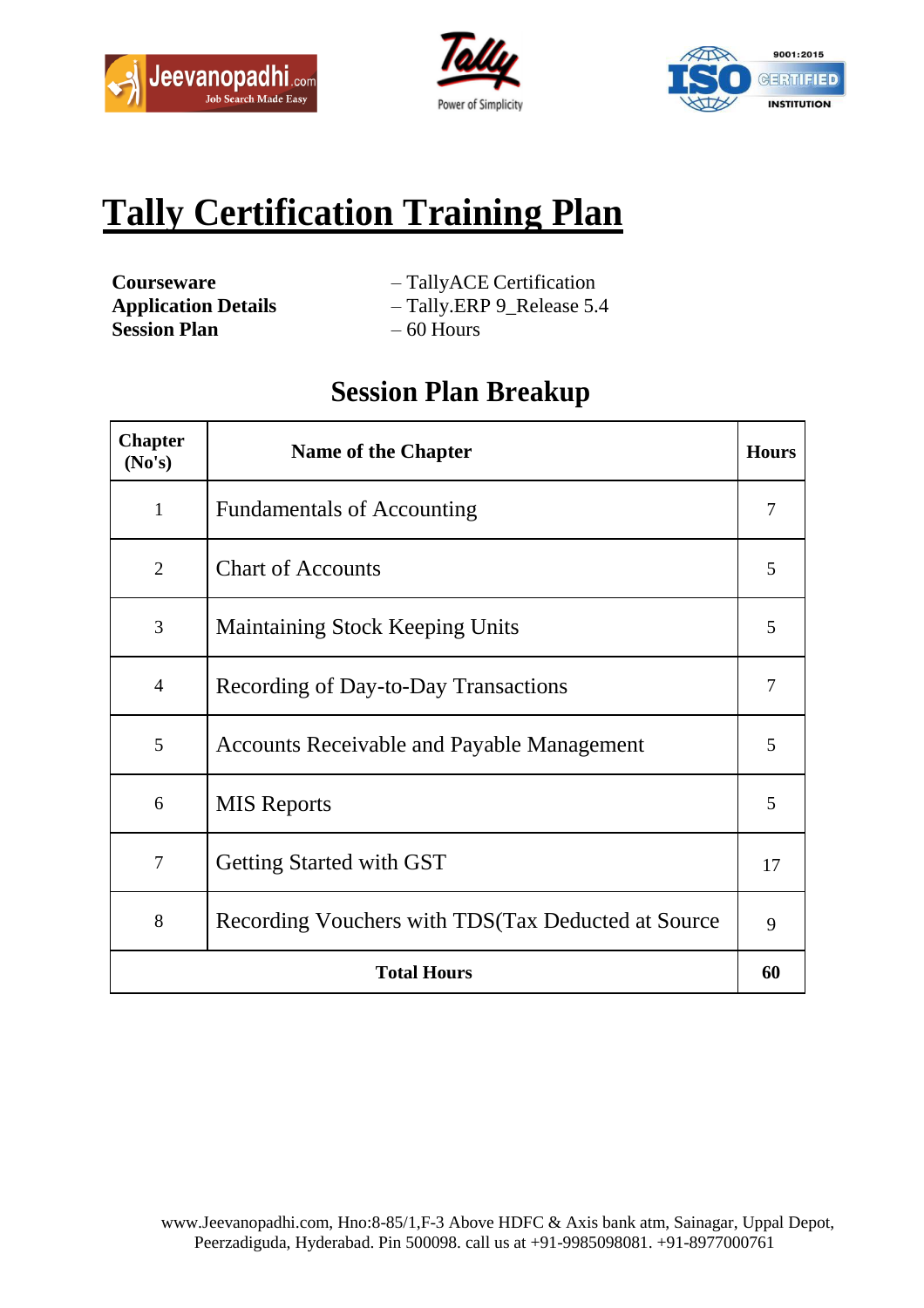

## **Tally Course Structure**

#### **1. Fundamentals of Accounting (7Hrs)**

[1.1 Introduction](javascript:void(0))

[1.2 Accounting Terms](javascript:void(0)) 

1.3 Accounting Assumptions, Concepts and Principles

- [1.3.1 Assumptions](javascript:void(0))
- [1.3.2 Concepts](javascript:void(0))
- [1.3.3 Principles](javascript:void(0))
- [1.4 Double Entry System of Accounting](javascript:void(0))
- [1.5 Types of Accounts](javascript:void(0))
- [1.6 The Golden Rules of Accounting](javascript:void(0))
- [1.7 Source Documents for Accounting](javascript:void(0))
- [1.8 Recording of Business Transactions](javascript:void(0))
- [1.8.1 The Accounting Equation](javascript:void(0))

 [1.8.2 Recording of Transactions in Books](javascript:void(0))  [of Original Entry/Journal](javascript:void(0)) 

- [1.8.2.1 Use of Debit and Credit](javascript:void(0))
- [1.8.2.2 Rules of Debit and Credit](javascript:void(0))
- [1.8.2.3 Recording of Business](javascript:void(0))
- [Transactions in Journal](javascript:void(0))

[1.9 Ledger](javascript:void(0)) 

- [1.9.1 Need for Ledger](javascript:void(0))
- [1.9.2 Differences between a Journal and a](javascript:void(0))  [Ledger](javascript:void(0)) 
	- [1.9.3 Classification of Ledger Accounts](javascript:void(0))
- [1.9.4 Posting from Journal](javascript:void(0))
- 1.10 Trial Balance
- 1.10.1 Methods of Preparation

[1.11 Subsidiary Books & Control Accounts](javascript:void(0))  [1.11.1 Cash Book](javascript:void(0)) 

- [1.11.1.1 Single Column Cash Book](javascript:void(0))
- [1.11.1.2 Double Column Cash Book](javascript:void(0))
- [1.11.1.3 Three Column Cash Book](javascript:void(0))
- [1.11.2 Petty Cash Book](javascript:void(0))
- 1.11.3 Purchase (Journal) Book
- [1.11.4 Purchases Return \(Journal\) Book](javascript:void(0))



- [1.11.5 Sales \(Journal\) Book](javascript:void(0))  [1.11.6 Sales Return \(Journal\) Book](javascript:void(0)) [1.11.7 Journal Proper](javascript:void(0))  [1.11.8 Control Accounts](javascript:void(0))
- [1.12 Financial Statements](javascript:void(0))  [1.12.1 Trading and Profit & Loss Account](javascript:void(0))  [1.12.1.1 Trading Account](javascript:void(0))  [1.12.1.2 Profit &](javascript:void(0)) Loss Account [1.12.2 Balance Sheet](javascript:void(0))  [1.12.2.1 Types of Assets and Liabilities](javascript:void(0))  [included in a Balance Sheet](javascript:void(0))

#### **2. Chart of Accounts (5 hrs)**

- [2.1 Introduction](javascript:void(0)) 
	- [2.1.1 Getting Started with Tally.ERP](javascript:void(0))
	- [2.1.2 Mouse/Keyboard Conventions](javascript:void(0))
- [2.2 Company Creation](javascript:void(0)) 
	- [2.2.1 Shut a Company](javascript:void(0))
	- 2.2.2 Select a Company
- [2.2.3 Alter Company Details](javascript:void(0))
- [2.3 Company Features and Configurations](javascript:void(0))
- [2.3.1 F11: Company Features](javascript:void(0))
- [2.3.2 F12: Configuration](javascript:void(0))
- [2.4 Chart of Accounts](javascript:void(0))

#### **Ledger**

#### **[Group](javascript:void(0))**

- [2.5 Ledger Creation](javascript:void(0)) 
	- [2.5.1 Single Ledger Creation.](javascript:void(0))
	- [2.5.2 Multi Ledger Creation](javascript:void(0))

\_\_\_\_\_\_\_\_\_\_\_\_\_\_\_\_\_\_\_\_\_\_\_\_\_\_\_\_\_\_\_\_\_\_\_\_\_\_\_\_\_\_\_\_\_\_\_\_\_\_\_\_\_\_\_\_\_\_\_\_\_\_\_\_\_\_\_\_\_\_\_\_\_\_\_\_\_\_\_\_\_\_\_\_\_ www.Jeevanopadhi.com, Hno:8-85/1,F-3 Above HDFC & Axis bank atm, Sainagar, Uppal Depot, Peerzadiguda, Hyderabad. Pin 500098. call us at +91-9985098081. +91-8977000761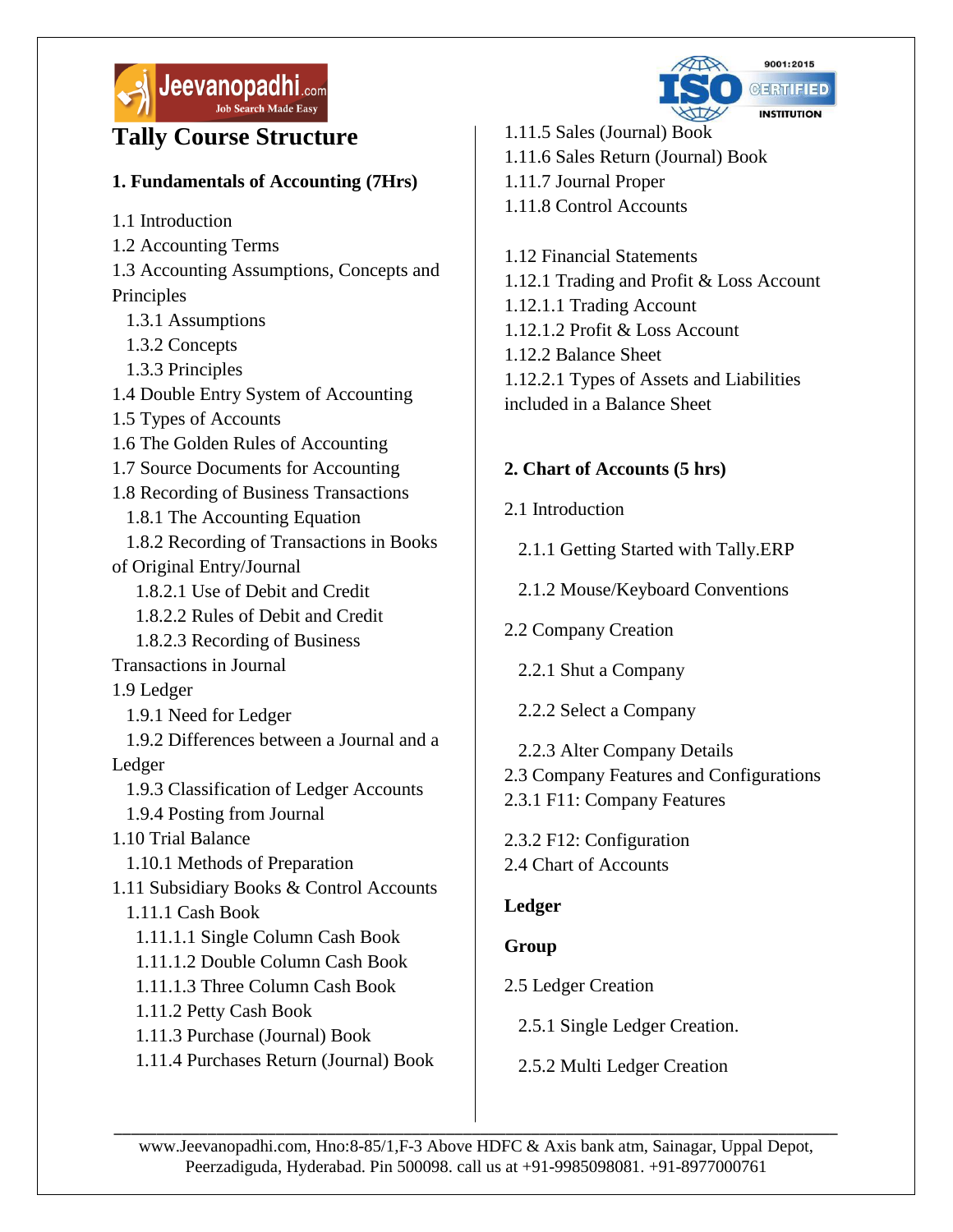

[2.5.3 Altering and Displaying Ledgers](javascript:void(0)) 

- [2.6 Group Creation](javascript:void(0)) 
	- [2.6.1 Single Group Creation](javascript:void(0))
	- [2.6.2 Multiple Group Creation](javascript:void(0))
- [2.7 Displaying Groups and Ledgers](javascript:void(0)) 
	- [2.7.1 Displaying Groups](javascript:void(0))
	- [2.7.2 Display of Ledgers](javascript:void(0))

#### **3. Maintaining Stock Keeping Units (5 hrs)**

- [3.1 Introduction](javascript:void(0))
- [3.2 Inventory Masters in Tally.ERP 9](javascript:void(0))
- [3.3 Creating Inventory Masters](javascript:void(0)) 
	- [3.3.1 Creation of Stock Group](javascript:void(0))
	- [3.3.2 Creation of Units of Measure](javascript:void(0))
	- [3.3.3 Creation of Stock Item](javascript:void(0))
	- [3.3.4 Creation of Godown](javascript:void(0))
- [3.3.5 Defining of Stock Opening Balance](javascript:void(0))  [in Tally.ERP 9](javascript:void(0)) 
	- [3.3.6 Stock Category](javascript:void(0))
- [3.4 Reports](javascript:void(0))

#### **4. Recording of Day-to-Day Transaction (7 hrs)**

- [4.1 Introduction](javascript:void(0))
- [4.2 Business Transactions](javascript:void(0))
- [4.2.1 Source Document or Voucher](javascript:void(0))
- [4.2.2 Recording Transactions in Tally.ERP](javascript:void(0))
- [9](javascript:void(0))
- [4.3 Accounting Vouchers](javascript:void(0)) 
	- [4.3.1 Receipt Voucher \(F6\)](javascript:void(0))
	- [4.3.2 Contra Voucher \(F4\)](javascript:void(0))
	- [4.3.3 Payment Voucher \(F5\)](javascript:void(0))



 [4.3.4 Purchase Voucher \(F9\)](javascript:void(0))  [4.3.5 Sales Voucher \(F8\)](javascript:void(0))  [4.3.6 Debit Note Voucher](javascript:void(0))  [4.3.7 Credit Note \(Ctrl+F8\)](javascript:void(0)) [4.3.8 Journal Voucher \(F7\)](javascript:void(0))

#### **5. Accounts Receivable and Payable Management (5 hrs)**

- [5.1 Introduction](javascript:void(0))
- [5.1.1 Accounts Payables and Receivables](javascript:void(0))  [5.2 Maintaining Bill-wise Details](javascript:void(0))

[5.3 Activation of Maintain Bill-wise Details](javascript:void(0))  [Feature](javascript:void(0)) 

- [5.4 New Reference](javascript:void(0))
- [5.5 Against Reference](javascript:void(0))
- [5.6 Advance](javascript:void(0))
- [5.7 On Account](javascript:void(0))
- [5.8 Stock Category Report](javascript:void(0))
- [5.9 Changing the Financial Year in](javascript:void(0))
- [Tally.ERP 9 \(while continuing to work in](javascript:void(0))  [the same Company\)](javascript:void(0))

### **6. MIS Reports (5 hrs)**

[6.1 Introduction](javascript:void(0))  [6.2 Advantages of Management Information](javascript:void(0))  [Systems](javascript:void(0))  [6.3 MIS Reports in Tally.ERP 9](javascript:void(0))  [6.3.1 Trial Balance](javascript:void(0))  [6.3.2 Balance Sheet](javascript:void(0))  [6.3.3 Profit and Loss Account](javascript:void(0))  [6.3.4 Cash Flow Statement](javascript:void(0))  6.3.5 Ratio Analysis [6.3.6 Books and Reports](javascript:void(0))  [6.3.6.1 Day Book](javascript:void(0))  [6.3.6.2 Receipts and Payments](javascript:void(0))  [6.3.6.3 Purchase Register](javascript:void(0)) 

\_\_\_\_\_\_\_\_\_\_\_\_\_\_\_\_\_\_\_\_\_\_\_\_\_\_\_\_\_\_\_\_\_\_\_\_\_\_\_\_\_\_\_\_\_\_\_\_\_\_\_\_\_\_\_\_\_\_\_\_\_\_\_\_\_\_\_\_\_\_\_\_\_\_\_\_\_\_\_\_\_\_\_\_\_ www.Jeevanopadhi.com, Hno:8-85/1,F-3 Above HDFC & Axis bank atm, Sainagar, Uppal Depot, Peerzadiguda, Hyderabad. Pin 500098. call us at +91-9985098081. +91-8977000761